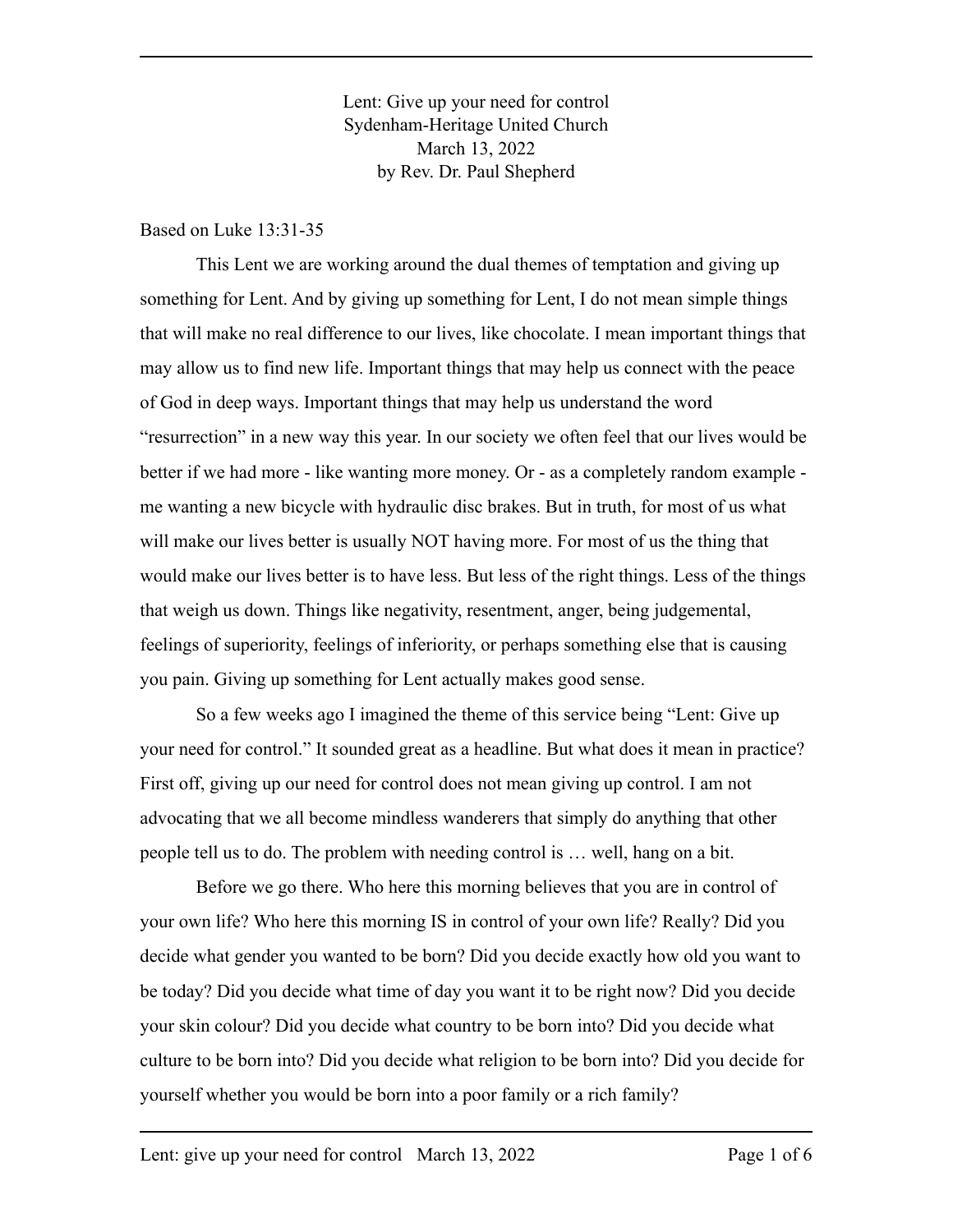Nobody is truly in control of their external reality. We see that in our Luke reading too.

## [image: hen with chicks under wing]

Jesus wants to be like a hen protecting her brood, but the chicks - the people of Jerusalem - constantly go their own way. Jesus would not, could not, and did not control the people. Jesus lives with deep feelings of longing and regret. Jesus imagines something for the people better than they can imagine for themselves. And so Jesus grieves for the people. Jesus really wanted the people to behave. But Jesus had to give up - or at least learn to live with - his desire to control the people.

I think I'd better be a bit more precise in my language here. Because I want to be clear that I am a huge fan of self-control. Self-control is a good thing. [image: sledging]

One example of this comes from the game of cricket which must be one of the strangest games I know. One really unusual aspect of the game is called "sledging" where opposing players are invited - as part of the normal process of the game - to verbally abuse their opponents. The whole intention is to emotionally upset your opponent. To distract them from the task at hand and hopefully to cause them to under-perform. And that's called a game! We can only hope that players are in control of themselves. That they remind themselves that sledging is part of the game. That they don't take the comments personally. That they do not get bent out of shape. Being in control of yourself is fine.

## [image: self control]

But here we come head-to-head with a quirk of human nature. When people say they want more control in life, they almost never mean that they want more self-control. People who say they want more control in life usually mean they want to control other people. They want to control external reality. Which is a real pity because self-control is the only type of control we can always … control.

Consider this story. I shared this very short story with you 2 years ago, but this time I want us to hear the elements of self-control - or lack of self-control - in the story. The stories depicts two scenes in a movie. In one scene, a person is telling a work friend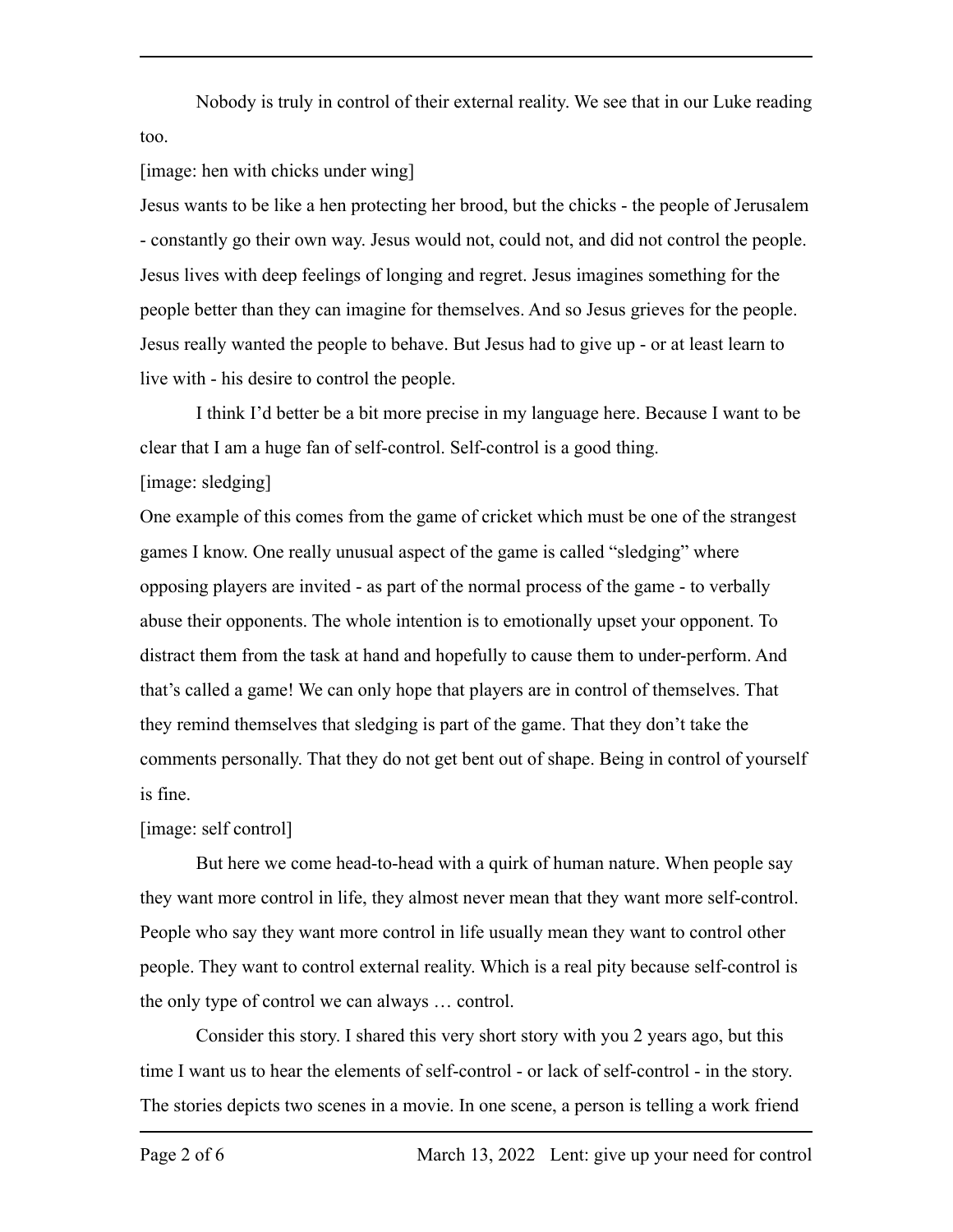about what happened to him the previous evening. He says, "Last night I had a wonderful evening. My wife and I went out for a romantic dinner. After dinner, we walked for over an hour. When we got home we lit candles all over the house. It was a perfect evening". In the other scene, a person is telling a work friend about what happened to her the previous evening. She says, "Last night I had a terrible evening. They cut off our electricity so my husband and I couldn't make dinner and had to eat out. The meal was more expensive than we expected so we couldn't afford a cab and we had to walk home. When we got home it was dark because there was no power and were forced to put candles everywhere. It was a disaster". Those two scenes sound like they are unrelated. But the man and the woman are actually married to each other. The two movie scenes show the man and the woman describing the exact same evening. They both walked equally far. They both sat in the same candlelight. They both were not really in control of many aspects of their evening. They honestly could not pay the power bill. They could not afford the cab. Many external factors were not in the control of either the woman or the man. And yet, one of them had a wonderful evening. And one of them had a terrible evening.

I encourage us all to not nit-pick the story but instead to let the teachings of the story sink in. Deeply. If we choose to exercise our own self-control, we can enjoy life well. If we let external things dictate our feelings, we will be miserable. [image: serenity prayer]

A similar idea is embodied in the serenity prayer which is commonly quoted as, "God, grant me the serenity to accept the things I cannot change, the courage to change the things I can, and the wisdom to know the difference".

It has been said that, "Being male or female is a matter of chance. Being a man or a woman is a matter of age. But being a gentleman or gentle woman, that is a matter of personal choice." A great personality is not born in the maternity ward. It is born by the choices that we make - or do not make. We really do have a lot of choices we can make. And one choice we can make is to focus on self-control, and give up our need to control other people.

## [image: life choices]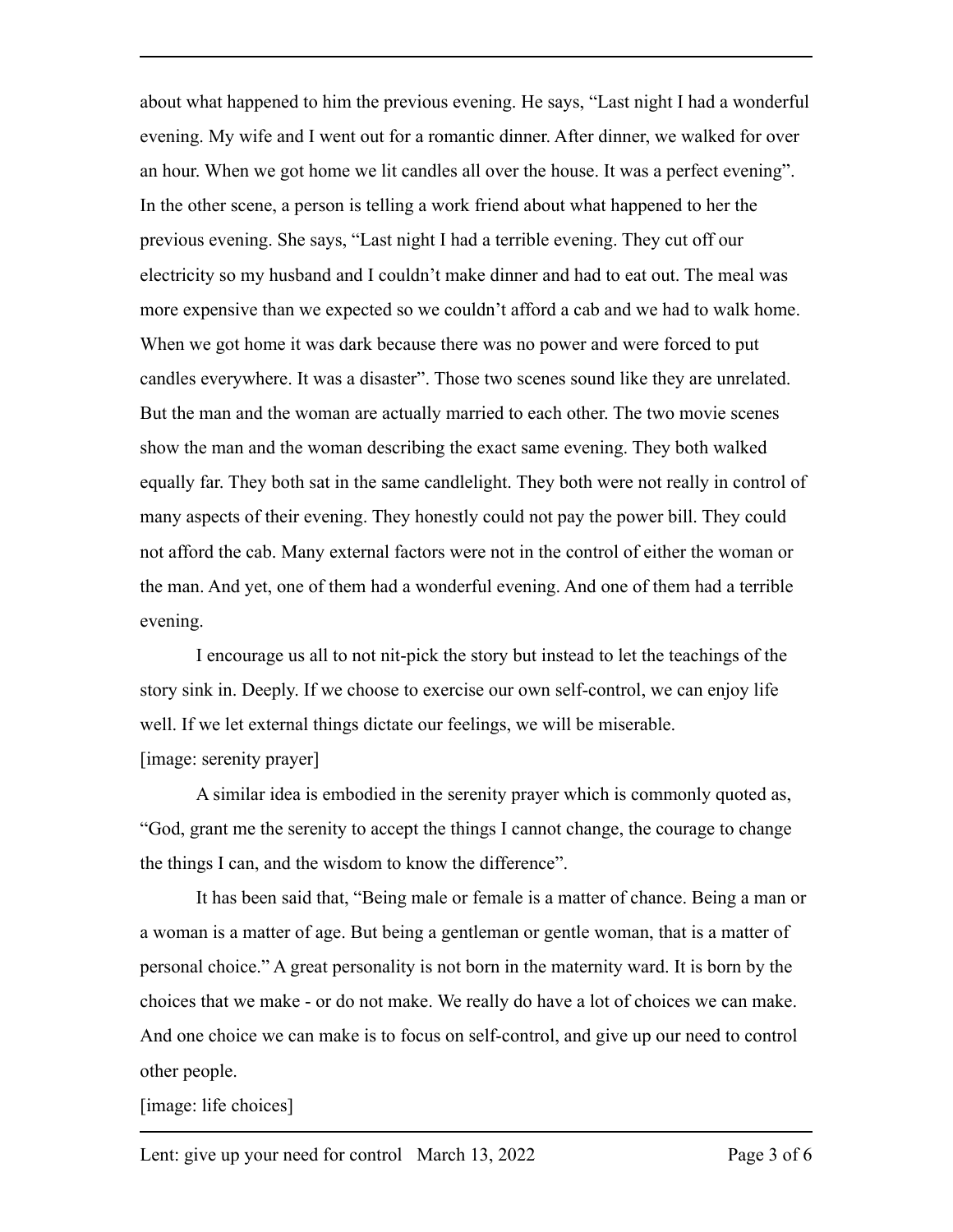I still carry memories of a person I used to visit with in prison. I saw him weekly for about 7 months, so I got to know him quite well. This guy was like an Ox. He was shorter than me but I think he could bench press my car. He told me he could drop and do 400 pushups, and I believed him. He was tough. He was impenetrable. Which is actually what I expected for someone who was seriously let down and left to defend himself from the age of 4. He literally had to be tough or die. When I met him he was really into control. And my main journey with him was re-directing his need for control into his growing ability to exercise self-control. Control freaks are not always bad people. Sometimes they are just good people who are terrified of being hurt, based on past experiences. Other times, of course controlling people are manipulators we should avoid. [image: choices you make]

But why are we driven to control things in the first place? Psychologists seem to converge on 2 main theories. One theory is that the need for control comes from a time in our lives when something bad happened because we - or if we were young perhaps a parent - could not control something. And things did not turn out well. The other theory is that the need for control comes because we fundamentally believe that the universe is out to get us. And that our whole lives we need to live in a defensive posture, therefore control is seen as important. Or perhaps you have your own theory.

Regardless of what theory you are thinking of right now, the main driver behind our need for control is usually fear. When Jesus wanted to protect his little flock, he was fearful for them. Jesus feared that his flock would not learn what they needed to while Jesus was still with them. So giving up our need for control involves giving up - or at least learning to live with - our fears. Hey - I never said this would be easy! And if that sounds too scary or difficult for you, consider plan B. Which is to transform your need to control other people into building up and celebrating your own self-control.

This is starting to sound a bit theoretical. But in fact, I think our need for control is very familiar to us all. The pandemic has affected each of us in different ways, but there is no question we have all responded by trying to shore up parts of our lives where we wanted to feel that we had some amount of control. Because COVID - and the necessary restrictions caused by COVID took away a lot of our control. The pandemic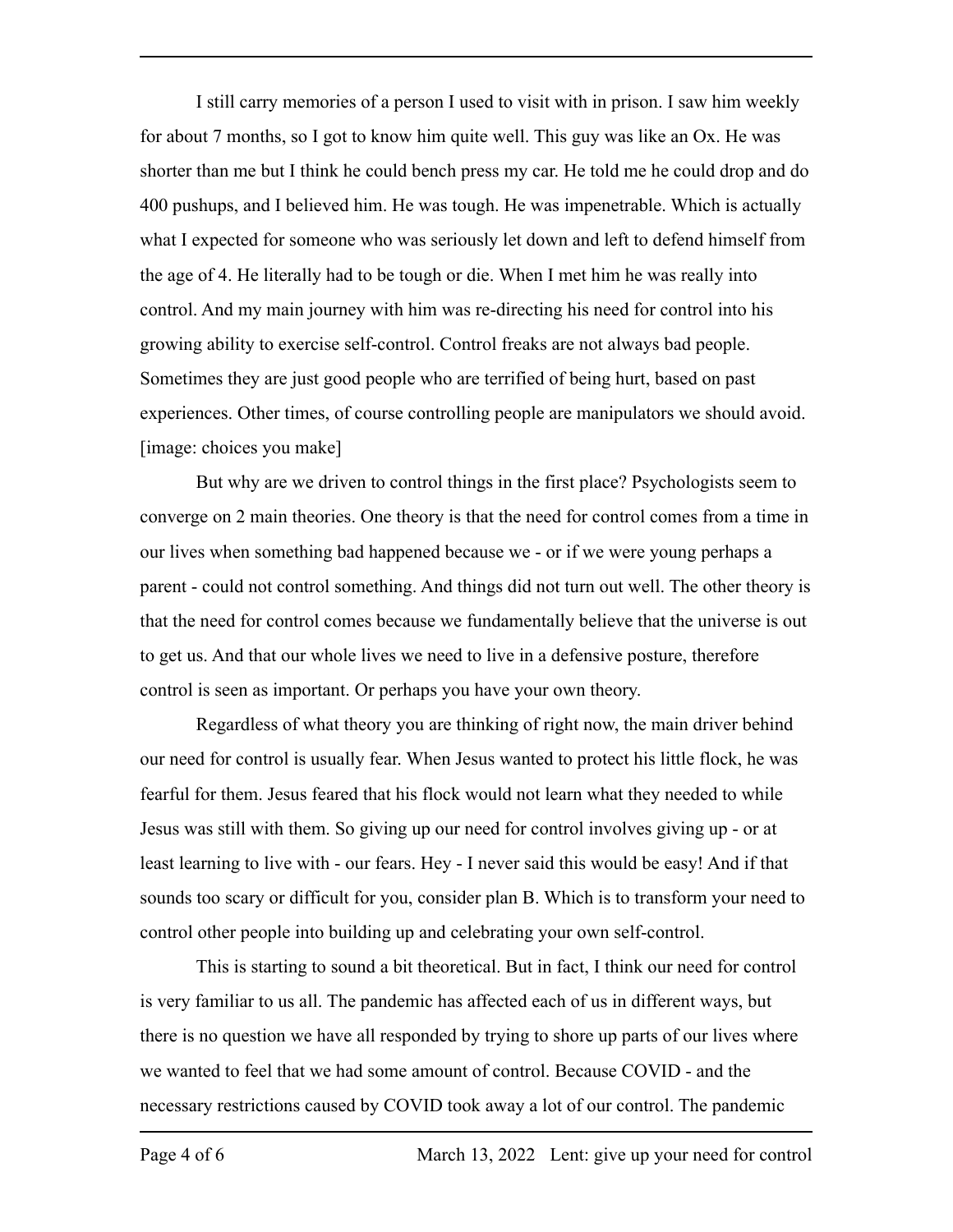was an external force that created a great deal of fear of loss of control. For us as individuals. And for us as a congregation. In some ways, our reaction to the pandemic can be summarized by the quote,

## [image: sails]

"We can complain about the wind. Or we can learn to adjust our sails."

The pandemic has been like the wind in the quote. It has not been in our power to control it. And many of us have complained about it. Repeatedly. But throughout the pandemic we have been invited to learn to adjust our sails. Adjusting our sails - as a metaphor - is about how we have chosen to make changes in order to make our lives keep working. And again, this has been true for us as individuals, and for us as a congregation. During the pandemic, we have not missed a single worship service. And personally, I can tell you that I have led all of the group activities I would have put on with or without the pandemic. And please stay for our Annual Meeting to hear more about what Sydenham-Heritage United Church has been up to not only during, but in spite of the pandemic. Yes, our methods had to change. We did need to learn to adjust our sales. Many events moved online and had to be adapted in order to work properly online. But we have chosen to remember what it is that is important to us. Our relationships. And our caring for each other and our community. The pandemic did not have the power to change that. That is something that we do control ourselves. The pandemic caused us to lose control in many ways. But we have always been open to the possibility of self-control.

And I just want to take the sailing analogy a little bit further. Yes, it is true that we cannot control the winds. And yes it is true that we can learn to adjust our sails. But it is also true that it is in fact the wind itself that teaches us how to adjust our sails. I love sailing myself. And my sailing teacher was the wind. We can run away from our misfortunes. Or we can choose to learn from them. I hope we always try to learn. The pandemic has also been a great teacher. The pandemic has helped us realize what it is that we really care about. Isolation and loneliness are not new things. At all. But the pandemic brought those into much sharper focus. Perhaps we will take that teaching forwards with us as open up more and decide what sort of events to put our efforts into here  $\omega$  SHUC.

We long for control in life. But we do not need to control external reality